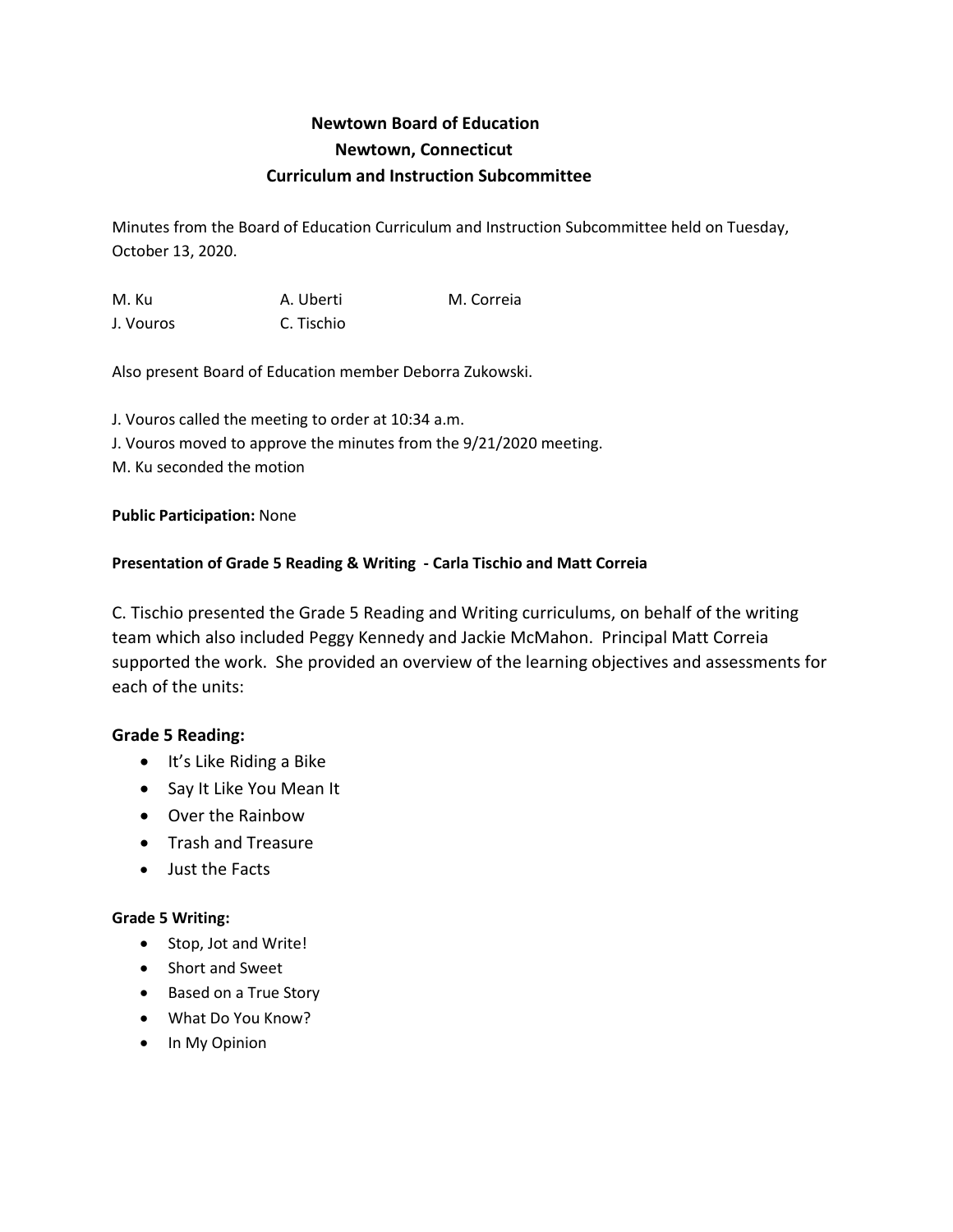M. Correia and A. Uberti acknowledged the leadership of C. Tischo in assisting the team's development of the newly revised English Language Arts curriculum. M. Correia emphasized that Ms. Tischio is guided by what is best for kids to learn and grow. M. Ku and J. Vouros thanked C. Tischio and the team.

M. Ku asked how the curriculum is rolled out to staff following adoption. C. Tischio and A. Uberti explained that the fifth grade teachers have already begun implementing the units and that there will be opportunities for feedback from the full team throughout the year. If necessary, minor changes will be made at the end of the year based on that feedback. Any significant changes would require curriculum come back before the board. C. Tischio also explained that the units are reviewed in the teams meeting time with emphasis on teaching the concepts, not just focusing on skill or activities. A. Uberti noted that Curriculum Council has defined what components must be contained in a completed curriculum. Any teacher should be able to open up a new curriculum and understand exactly what needs to be taught, how and when. She also added that we would like to plan more training on the delivery of instruction to ensure that teachers maintain the integrity of teaching a concept-based curriculum. J. Vouros added that he has had personal experience with the early units of the fifth grade curriculum and it is outstanding.

## **Update on Devices/Impact on Instruction-Anne Uberti**

The original order of devices is still backorder until at least December. C. Amodeo was able to secure 625 devices from another vendor. They have been received and deployed to students at Reed. A. Uberti acknowledged the hard work of the entire Tech Department throughout the pandemic. The devices that had previously been distributed to Reed students will be collected and redistributed to students at the four elementary schools with some going to the middle school to get them to 1:1. A. Uberti shared that the goal for this year is to get to 1:1 for students in Kindergarten through grade 9. Beginning in  $7<sup>th</sup>$  grade students will be issued a device that they will keep for their remaining years in NPS. Devices are only supported by Google Apps for 6 years so that will basically use up the life of the devices. Each year we would replenish devices in  $7<sup>th</sup>$  grade. This plan will get the entire district to 1:1 in the next three years. Each level will decide on whether devices will remain in school or travel back and forth to home based on what is developmentally appropriate for the age of the students.

#### **Professional Development Plan: 11/3/2020-Anne Uberti**

A. Uberti provided on update on the November 3<sup>rd</sup> Professional Development Plan. Dr. Derrick Gay will present as the keynote speaker on the topic of equity and diversity. Breakout sessions will then be facilitated for all staff by the CT Center for School Change on "How to Be an Anti-Racist." Other choice sessions will be offered based on feedback from a recent staff survey.

#### **Student Curriculum and Instruction Advisory Council -Anne Uberti**

In an effort to increase student voice regarding curriculum and instruction in the district, A. Uberti announced that she will be piloted a student advisory council for that purpose. The council will have two students per grade,  $8^{th}$  through  $12^{th}$  ideally representing diverse perspectives including English language learners, special education students and students from racially and ethnically diverse backgrounds. The